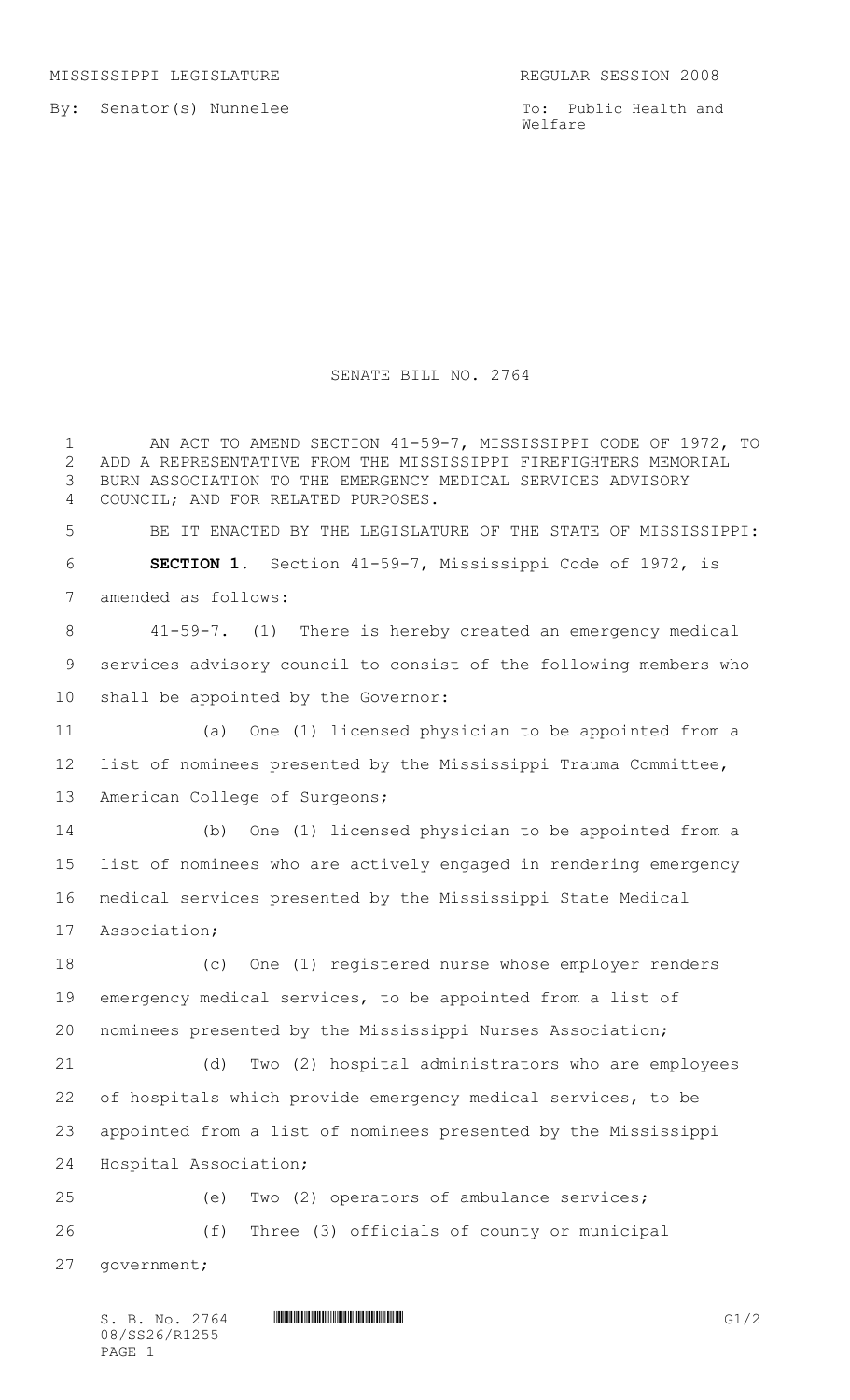$S. B. No. 2764$  .  $M12517777$  (g) One (1) licensed physician to be appointed from a list of nominees presented by the Mississippi Chapter of the American College of Emergency Physicians; (h) One (1) representative from each designated trauma care region, to be appointed from a list of nominees submitted by each region; (i) One (1) registered nurse to be appointed from a list of nominees submitted by the Mississippi Emergency Nurses Association; (j) One (1) EMT-Paramedic whose employer renders emergency medical services in a designated trauma care region; (k) One (1) representative from the Mississippi Department of Rehabilitation Services; (l) One (1) member who shall be a person who has been a recipient of trauma care in Mississippi or who has an immediate family member who has been a recipient of trauma care in Mississippi; **\* \* \*** (m) One (1) licensed neurosurgeon to be appointed from a list of nominees presented by the Mississippi State Medical Association; and (n) One (1) representative from the Mississippi Firefighters Memorial Burn Association, to be appointed by the association's governing body. The terms of the advisory council members shall begin on July 1, 1974. Four (4) members shall be appointed for a term of two (2) years, three (3) members shall be appointed for a term of three (3) years, and three (3) members shall be appointed for a term of four (4) years. Thereafter, members shall be appointed for a term of four (4) years. The executive officer or his designated representative shall serve as ex officio chairman of the advisory council. The advisory council shall meet at the call of the chairman at least annually. For attendance at such meetings, the members

08/SS26/R1255 PAGE 2